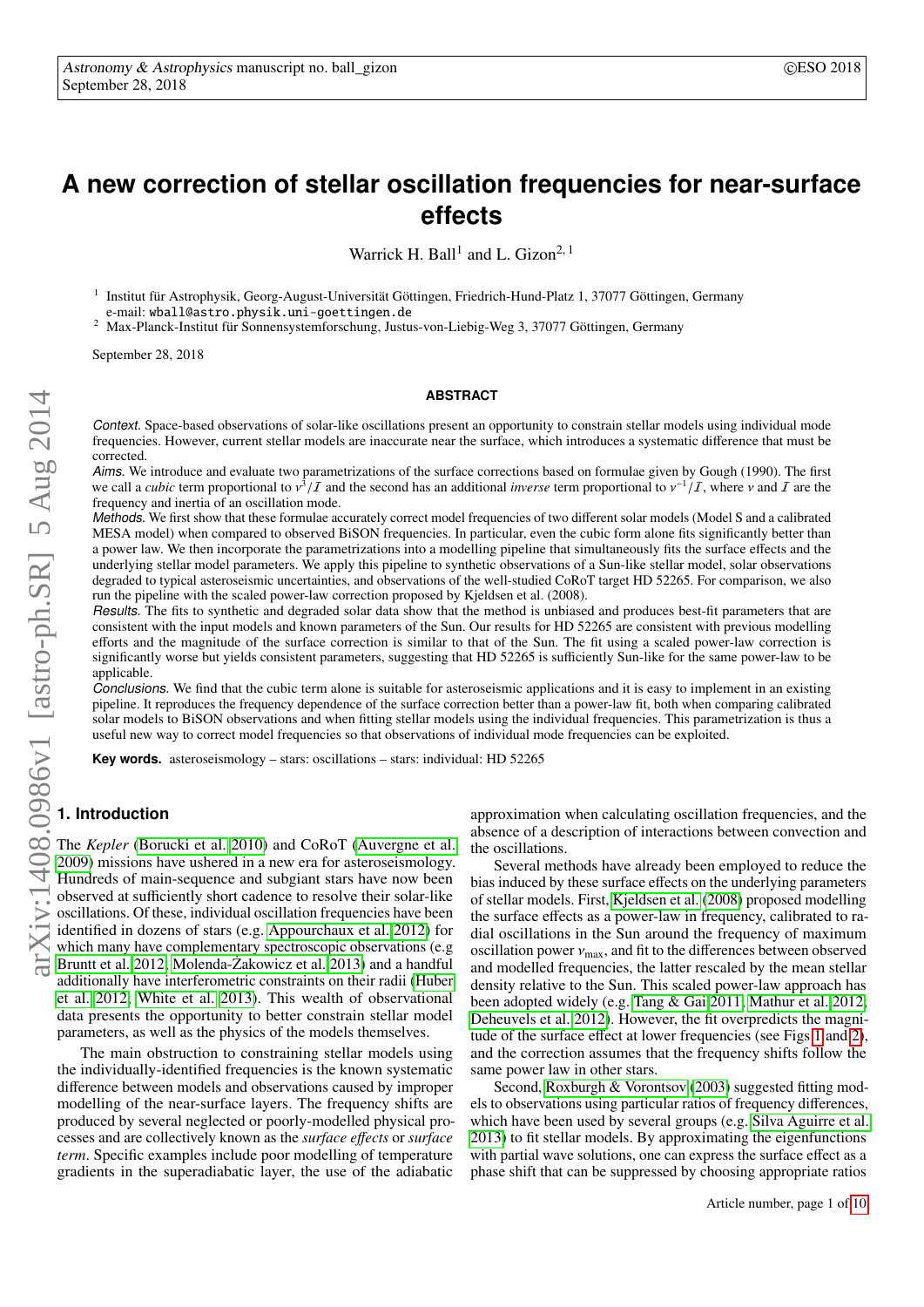

<span id="page-1-0"></span>Fig. 1. Frequency differences between a standard solar model (Model S, [Christensen-Dalsgaard et al. 1996\)](#page-9-13) and observations of low-degree modes ( $\ell \leq 3$ ) by BiSON. The lines show fits made using an inverse term (dashed), cubic term (dotted) or both terms (solid). The fit with the inverse term is quite poor, with the cubic term much better and with both terms somewhat better still. The dot-dashed lines show a power law, fit to nine radial orders about  $v_{\text{max}} = 3090 \,\mu \text{Hz}$ , as is used in the frequency correction proposed by [Kjeldsen et al.](#page-9-7) [\(2008\)](#page-9-7).

of frequency differences. [Otí Floranes et al.](#page-9-14) [\(2005\)](#page-9-14) computed the structural sensitivity kernels for these ratios and demonstrated that they are indeed more sensitive to the stellar core. Because this method uses differences and ratios, there is some loss of information, but the advantage is that stellar model parameters should not be biased by uncertainty at the surface.

Third, [Gruberbauer et al.](#page-9-15) [\(2012\)](#page-9-15) proposed a Bayesian method in which an additional frequency offset parameter is introduced for each oscillation mode and then marginalized against some prior. They used their method to compare the statistical evidence for solar models with different input physics [\(Gruberbauer &](#page-9-16) [Guenther 2013\)](#page-9-16), and to model a number of Kepler targets [\(Gru](#page-9-17)[berbauer et al. 2013\)](#page-9-17). The method appears successful in solar modelling, but, as noted by [Gruberbauer et al.](#page-9-15) [\(2012\)](#page-9-15) in their closing sections, the results appear biased towards larger masses when too few low-frequency modes are available.

Motivated by a lack of a leading method for modelling surface effects, we propose here a new method in which the surface effects are modelled by one or both of terms proportional to  $v^{-1}/I$  and  $v^3/I$  where v is the frequency of an oscillation mode and I its ν corresponding inertia, normalized by the total displacement at the  $\frac{3}{I}$ , where *v* is the frequency of an oscillation mode and *I* its orresponding inertia normalized by the total displacement at the photosphere. In Section 2, we motivate these parametrizations and demonstrate the quality of fits to the differences between modelled and observed low-degree oscillations in the Sun. In Section 3, we test the robustness of the parametrizations against both synthetic and real solar data. In Section 4, we apply the method to the planethosting CoRoT target HD 52265, with promising results, given the quality of the fit and consistency with previous results. Finally, we discuss the performance of the method and its potential flaws.



<span id="page-1-1"></span>Fig. 2. Frequency differences between a solar model calibrated with MESA and observations of low-degree modes ( $\ell \leq 3$ ) by BiSON. The lines show fits made using an inverse term (dashed), cubic term (dotted) or both terms (solid). The relative performances of the fits is the same as Fig. [1.](#page-1-0) The dot-dashed lines show a power law, fit to nine radial orders about  $v_{\text{max}} = 3090 \,\mu\text{Hz}$ , as is used in the frequency correction proposed by [Kjeldsen et al.](#page-9-7) [\(2008\)](#page-9-7).

## **2. Modelling and fitting of surface effects**

#### 2.1. Parametrizations

[Gough](#page-9-18) [\(1990\)](#page-9-18) discussed potential asymptotic forms for the frequency shifts observed by [Libbrecht & Woodard](#page-9-19) [\(1990\)](#page-9-19) over the solar activity cycle. By considering perturbations near the surface under a variational principle and taking the asymptotic form of the displacement eigenfunctions in the evanescent layer, [Gough](#page-9-18) [\(1990\)](#page-9-18) concluded that the frequency shifts should generally take the form (equation 9.3 of [Gough 1990\)](#page-9-18)

$$
\delta v \propto \frac{Q(v^2)}{vI},\tag{1}
$$

where  $Q(x)$  is a quadratic function in x;  $\nu$  is the cyclic frequency of an oscillation mode; and  $\delta v$  is the frequency shift induced by a perturbation near the stellar surface. The normalized mode inertia  $\overline{I}$  is defined by (e.g. [Aerts et al. 2010,](#page-8-0) equation 3.140)

$$
I = \frac{4\pi \int_0^R \left[ |\xi_r(r)|^2 + \ell(\ell+1)|\xi_h(r)|^2 \right] \rho r^2 dr}{M \left[ |\xi_r(R)|^2 + \ell(\ell+1)|\xi_h(R)|^2 \right]},
$$
(2)

where  $\xi$ <sub>r</sub> and  $\xi$ <sub>h</sub> are the radial and horizontal components of the displacement eigenvector, *R* the photospheric radius,  $\rho$  the unperturbed stellar density,  $M$  the total stellar mass, and  $\ell$  the degree of the mode. In the solar models, the mode inertia decreases rapidly with frequency below about  $2000 \mu$ Hz before levelling out and reaching a minimum around  $4000 \mu$ Hz. This behaviour suppresses the magnitude of the frequency shifts at low frequency.

[Gough](#page-9-18) [\(1990\)](#page-9-18) further argued that a perturbation caused by a magnetic field concentrated into filaments, which would mostly modify the sound speed without much affecting the gas density, would cause a shift proportional to  $v^3/I$ . This is the same form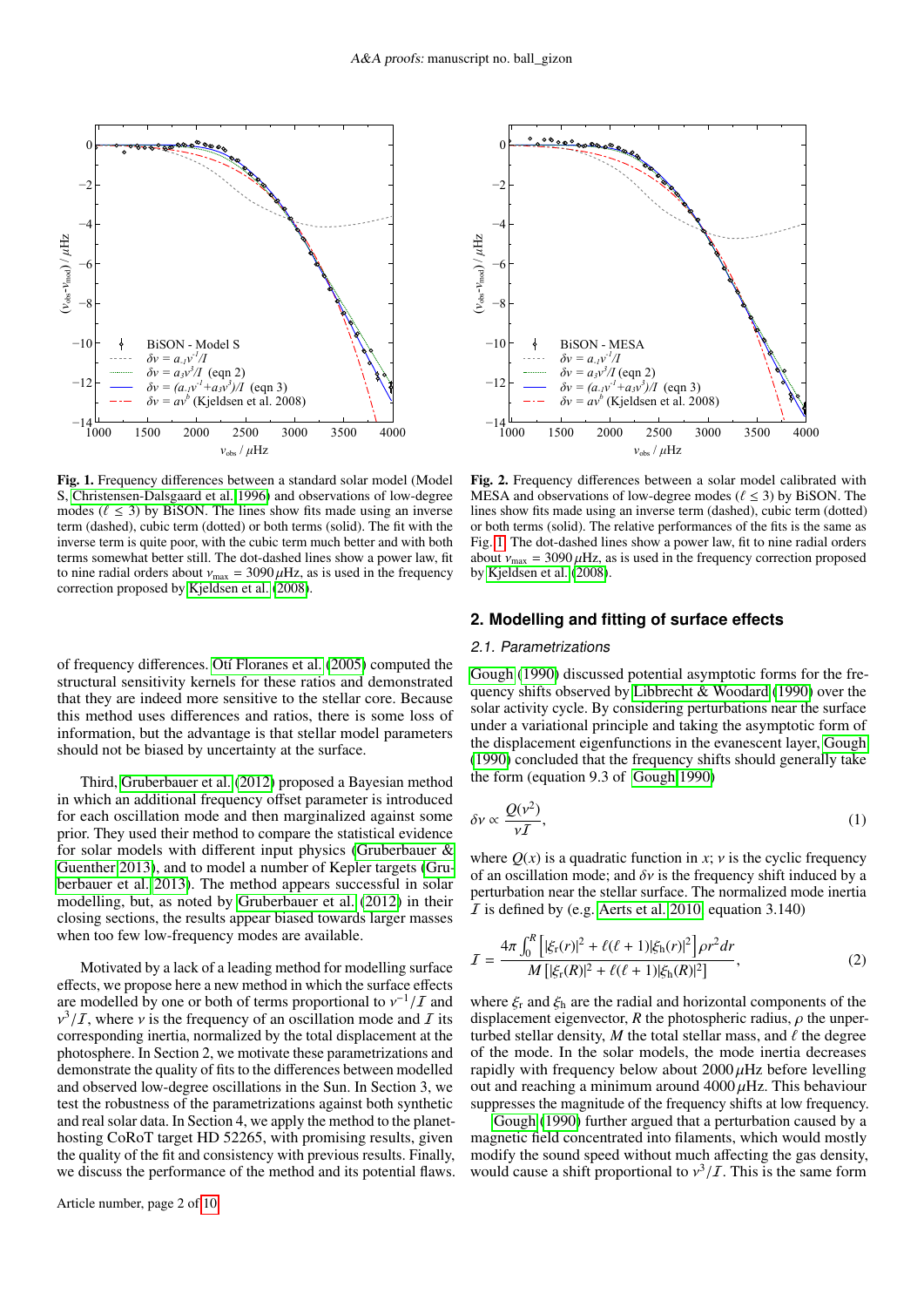suggested by [Goldreich et al.](#page-9-20) [\(1991\)](#page-9-20) for photospheric perturbations. A perturbation caused by a change in the description of convection, which would presumably modify the pressure scale height, would cause a shift proportional to  $v^{-1}/I$ . Following from<br>their distinct dependences on frequency, we refer to these two their distinct dependences on frequency, we refer to these two terms as *cubic* and *inverse* surface effects, and to their combination as a *combined* surface effect.

Fig. [1](#page-1-0) shows the difference between low-degree ( $\ell \leq 3$ ) solar oscillation frequencies<sup>[1](#page-2-0)</sup> observed over 8640 days by the Birmingham Solar-Oscillations Network (BiSON, [Broomhall et al. 2009\)](#page-9-21) and adiabatic oscillation frequencies computed for a standard solar (Model S, [Christensen-Dalsgaard et al. 1996\)](#page-9-13). The curves represent uncertainty-weighted least-squares fits to the observed frequency differences using either the cubic term, the inverse term or both. The inverse term alone does not produce a good fit to the differences ( $\chi^2 = 424\,092$ ), whereas the cubic term<br>does ( $\chi^2 = 16\,150$ ). The combination of both terms provides a does ( $\chi^2 = 16\,150$ ). The combination of both terms provides a significantly better fit ( $\chi^2 = 11\,250$ ). Similarly, Fig. 2 shows the significantly better fit ( $\chi^2 = 11\,250$ ). Similarly, Fig. [2](#page-1-1) shows the difference between the BiSON frequencies and a solar model difference between the BiSON frequencies and a solar model computed using the solar calibration test case distributed with the Modules for Experiments in Stellar Astrophysics (MESA<sup>[2](#page-2-1)</sup>, [Paxton et al. 2011,](#page-9-22) [2013\)](#page-9-23). Again, the inverse term alone fits badly  $(\chi^2 = 517\,678)$ , the cubic term better  $(\chi^2 = 27\,287)$ , and their combination slightly better still  $(\chi^2 = 25\,728)$ . The larger  $\chi^2$ combination slightly better still ( $\chi^2 = 25728$ ). The larger  $\chi^2$ <br>of the MESA solar model is chiefly contributed by a handful of the MESA solar model is chiefly contributed by a handful of modes below  $1500 \mu$ Hz, where the MESA model shows systematically higher frequencies and the observed uncertainties are smallest. In fact, the two lowest-frequency modes alone contribute about 17 000 to  $\chi^2$ . Despite this difference, both solar models fit<br>best with similar coefficients for the surface terms best with similar coefficients for the surface terms.

Figs [1](#page-1-0) and [2](#page-1-1) also show power-law fits as suggested by [Kjeld](#page-9-7)[sen et al.](#page-9-7) [\(2008\)](#page-9-7). For each of the solar models, we fit a power law to the frequency differences for nine radial orders about  $3090 \mu$ Hz. Though the fits are reasonably good in the fitted range, they are distinctly worse at higher and lower frequencies, as can be seen by the overprediction of the size of the correction around  $2200 \mu$ Hz. When one considers all the modes, the power-law fits give  $\chi^2$  = 49 981 and 90 657 for Model S and the MESA solar model or 46.626 and 75.172 when also fit to all the observed model, or 46 626 and 75 172 when also fit to all the observed frequencies. The deviation is largely a result of the change of the frequency dependence of the mode inertiae around the  $2500 \mu$ Hz. Thus, when restricted to frequencies around  $3090 \mu$ Hz, the fit is comparably good, but its accuracy declines as the frequency range increases.

We thus propose two potential parametrizations for surface effects. Firstly, we suggest a purely cubic term,

$$
\delta v = a_3 (v/v_{ac})^3 / I,
$$
\n(3)

or, secondly, a combined expression,

$$
\delta v = \left( a_{-1} (v/v_{ac})^{-1} + a_3 (v/v_{ac})^3 \right) / \mathcal{I}, \tag{4}
$$

where  $a_{-1}$  and  $a_3$  are coefficients that are to be fit for the stellar model under consideration, and  $v_{ac}$  is the acoustic cutoff frequency, used here purely to non-dimensionalize the frequencies. For convenience, we compute  $v_{ac}$  using the scaling relation

$$
\nu_{\rm ac}/\nu_{\rm ac,\odot} = \frac{g}{g_{\odot}} \left(\frac{T_{\rm eff}}{T_{\rm eff,\odot}}\right)^{-1/2} \tag{5}
$$

where we take  $v_{\text{ac},\odot} = 5000 \,\mu \text{Hz}$ .

#### 2.2. Fitting the surface effect

This parametrization uses only global parameters of the oscillations (i.e. frequency  $\nu$  and mode inertia  $\mathcal{I}$ ), both of which are typically computed by oscillation packages (e.g. ADIPLS, [Christensen-Dalsgaard 2008\)](#page-9-24). In addition, the parametrization only introduces linear terms, which can be fit analytically. It is not necessary to construct any additional stellar models or use iterative methods to compute the coefficients *a*−<sup>1</sup> and *a*3, so the fit can easily be incorporated into existing model-fitting pipelines. We now describe in detail how this can be performed.

Suppose that we are comparing a stellar model, whose mode frequencies  $v_{i,\text{mod}}$  and inertiae  $\mathcal{I}_i$  have been computed, to a set of observed mode frequencies  $v_{i,obs}$  with uncertainties  $\sigma_i$ . Here, *i* ∈ {1}  $N_{\text{model}}$ } where  $N_{\text{model}}$  is the number of observed modes  $\{1, \ldots, N_{\text{modes}}\}$ , where  $N_{\text{modes}}$  is the number of observed modes. The best-fitting coefficients for the surface effect are determined by minimizing

$$
\chi_{\rm SE}^2 = \sum_{i=1}^{N_{\rm modes}} \left( \frac{\nu_{i,\rm mod} + \delta \nu_i - \nu_{i,\rm obs}}{\sigma_i} \right)^2 \tag{6}
$$

with respect to the coefficients  $a_3$  and  $a_{-1}$ , with  $\delta v_i$  given by either of equations [3](#page-2-2) or [4,](#page-2-3) above. Note that the coefficients are optimized with respect to all the observed frequencies rather than just the radial modes, as in the formula of [Kjeldsen et al.](#page-9-7) [\(2008\)](#page-9-7).

Because the surface effect is linear in the coefficients, the bestfitting values can be determined analytically by linear regression. Let us first define the vector y by

$$
y_i = \frac{v_{i,obs} - v_{i,\text{mod}}}{\sigma_i}.
$$
 (7)

For the cubic surface effect (equation [3\)](#page-2-2), we further define the vector  $X$  by

$$
X_i = \frac{v_{i,\text{mod}}^3}{T_i \sigma_i},\tag{8}
$$

in which case the best-fitting coefficient  $a_3$  is

$$
a_3 = \frac{\sum_i X_i y_i}{\sum_i X_i^2}.
$$
\n(9)

For the combined surface effect (equation [4\)](#page-2-3), we instead define a matrix X by

<span id="page-2-2"></span>
$$
X_{i,1} = \frac{v_{i,\text{mod}}^{-1}}{T_i \sigma_i}, \quad X_{i,2} = \frac{v_{i,\text{mod}}^3}{T_i \sigma_i},
$$
\n(10)

<span id="page-2-3"></span>in which case the best-fitting coefficients *a*<sup>−</sup><sup>1</sup> and *a*<sup>3</sup> are given by

$$
\begin{pmatrix} a_{-1} \\ a_3 \end{pmatrix} = (\mathbf{X}^{\mathrm{T}} \mathbf{X})^{-1} \mathbf{X}^{\mathrm{T}} \mathbf{y}.
$$
 (11)

This matrix equation does not reduce to as simple a form as the cubic case but the equations are still easily solved analytically. The matrix  $X<sup>T</sup>X$  is only 2×2-dimensional, so its inverse is trivially computed. Note that  $(X<sup>T</sup>X)^{-1}X<sup>T</sup>$  is simply the Moore–Penrose pseudoinverse of X.

Thus, given the mode frequencies and inertiae of a stellar model, the analytic calculation described above returns the optimal values of the coefficients in a least-squares sense. Unlike the method of [Kjeldsen et al.](#page-9-7) [\(2008\)](#page-9-7), the frequencies are not rescaled by the ratio of the modelled and observed large separation before being corrected. In their formulation, this constrains the overall scale of the frequency correction to the same as those models that

<span id="page-2-0"></span><sup>&</sup>lt;sup>1</sup> We have used the 'quiet-Sun' frequencies given in Table 3 of [Broomhall et al.](#page-9-21) [\(2009\)](#page-9-21).

<span id="page-2-1"></span><sup>2</sup> <http://mesa.sourceforge.net/>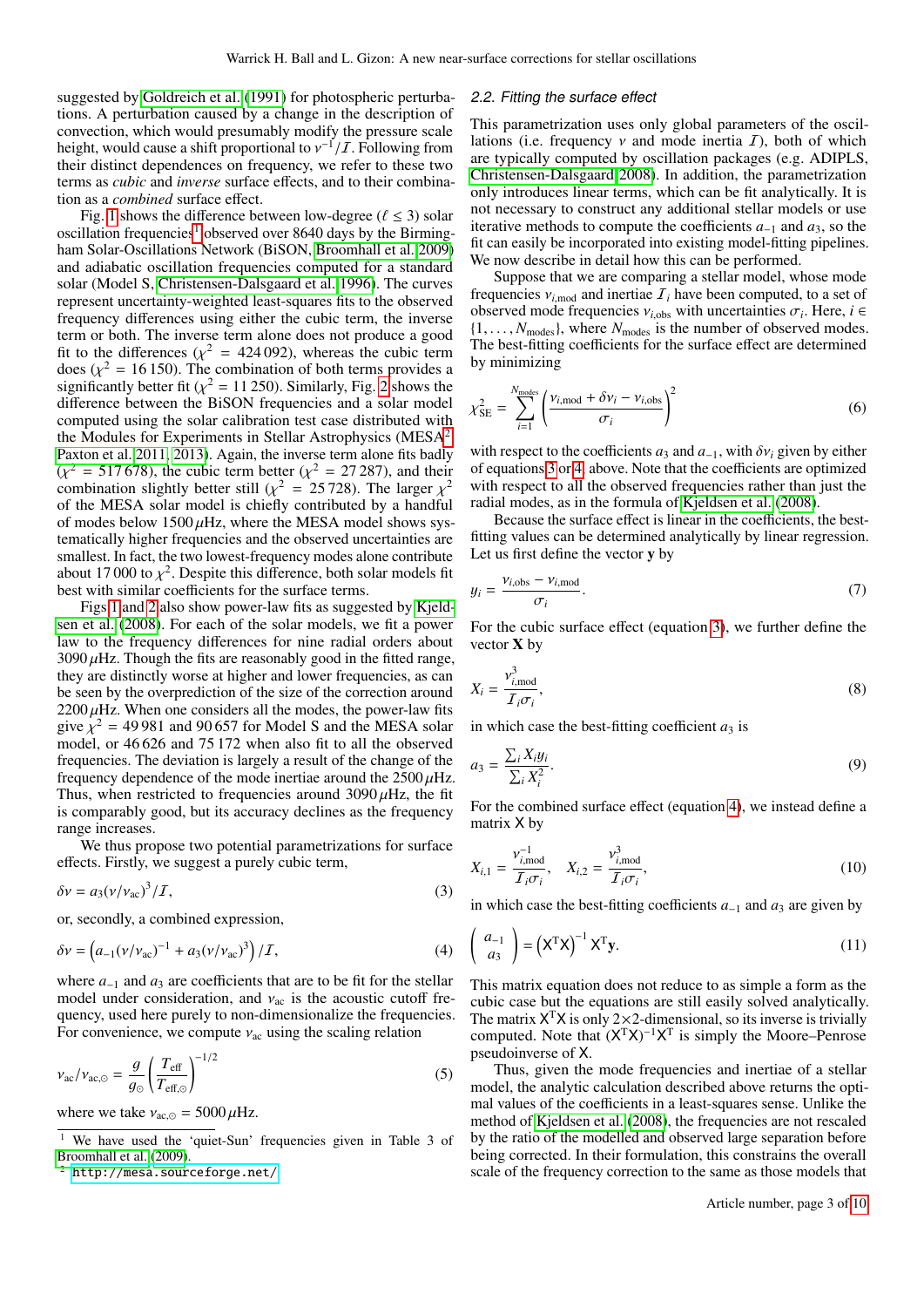have a similar large separation. Without such a rescaling, it is possible that an incorrect model could be found to fit well with unrealistically large values of the coefficients. In fact, in the new parametrization presented here, even the sign of the surface correction is currently not constrained, so there is nothing to prevent a best-fitting model that has a surface effect of opposite sign to that of the Sun. We have not found this to be a problem but we cannot demonstrate that it never will be.

A possible solution of this issue would be to penalize large values of the coefficients by choosing an appropriate prior. For example, one could assume that the logarithms of the coefficients are uniformly distributed, which is often done for parameters that represent a scale rather than a position in parameter space. This would also prevent values of opposite sign but would require modification of the analytic calculation above.

## 2.3. Stellar models and fitting procedure

We tested the parametrizations, using the method outline above, with the downhill simplex method [\(Nelder & Mead 1965\)](#page-9-25) implemented in MESA (revision 6022) optimizes the values of a stellar model's age *t*, mass *M*, initial metallicity [Fe/H]*<sup>i</sup>* , initial helium abundance  $Y_i$  and mixing-length parameter  $\alpha$ . The combined spectroscopic constraints and corrected frequencies were used to evaluate the objective function given by

$$
\chi^2 = \sum_{i=1}^N \left( \frac{x_{i,\text{mod}} - x_{i,\text{obs}}}{\sigma_i} \right)^2,\tag{12}
$$

where  $x_{i,obs}$  represent all of the *N* observations used– spectroscopic or seismic–,  $\sigma_i$  their uncertainties, and  $x_{i,\text{mod}}$  the corresponding model values. That is we do not distinguish becorresponding model values. That is, we do not distinguish between any of the parameters in computing  $\chi^2$ , as in e.g. [Metcalfe](#page-9-26)<br>et al. (2014) [et al.](#page-9-26) [\(2014\)](#page-9-26).

For comparison, we also ran the pipeline using the surface correction proposed by [Kjeldsen et al.](#page-9-7) [\(2008\)](#page-9-7), in which the surface correction is modelled as a power-law in frequency, calibrated to the Sun. By fitting the frequency differences between the BiSON data and the MESA solar model above for nine radial orders about  $v = 3090 \mu$ Hz, we determined the appropriate index to be  $b = 4.81$ . This is similar to the value  $b = 4.9$  reported by [Kjeldsen](#page-9-7) [et al.](#page-9-7) [\(2008\)](#page-9-7), which is often used without recalibration.

To compute an initial model for each evolutionary track, we first initialized a pre-main-sequence model with a central temperature 300 000 K and allowed it to evolve until  $\log L/L_{\odot} = 0.4$ , where  $L$  and  $L_{\odot}$  are the total stellar and solar luminosities. At the beginning of each track, this model was then rescaled by mass to the value being evaluated, from its existing mass of  $1 M_{\odot}$  for the synthetic and degraded solar fits, and  $1.2 M_{\odot}$  for HD 52265. In both cases, these models had ages less than 2 Myr. Stellar models were evolved starting from the pre-main-sequence model described above until a minimum of  $\chi^2$  had been found and one<br>of the spectroscopic constraints was beyond its observed value by of the spectroscopic constraints was beyond its observed value by  $5\sigma$ . The parameters of the stellar model (including the age of the optimal fit along that track) are then used to update the simplex.

For the constitutive physics, we use opacities from the OPAL tables [\(Iglesias & Rogers 1996\)](#page-9-27) and [Ferguson et al.](#page-9-28) [\(2005\)](#page-9-28) at high and low temperatures, respectively, blended linearly in the range  $4.00 \leq \log T \leq 4.10$ . A standard Eddington grey atmosphere is employed and convective processes are described by mixinglength theory according to [Henyey et al.](#page-9-29) [\(1965\)](#page-9-29). In the synthetic and Sun-as-a-star fits, convective overshooting was fixed at its solar-calibrated value. For HD 52265, no overshooting was included. The composition was scaled from the solar values given

by [Grevesse & Sauval](#page-9-30) [\(1998\)](#page-9-30). Diffusion and gravitational settling are included through the method of [Thoul et al.](#page-9-31) [\(1994\)](#page-9-31). Nuclear reaction rates are drawn from [Caughlan & Fowler](#page-9-32) [\(1988\)](#page-9-32) or the NACRE collaboration [\(Angulo et al. 1999\)](#page-8-1), with preference given to the latter when available. We used newer specific reaction rates for the reactions  ${}^{14}N(p,\gamma)^{15}O$  [\(Imbriani et al. 2005\)](#page-9-33)<br>and  ${}^{12}C(\alpha \gamma)^{16}O$  (Kunz et al. 2002). All other options took deand <sup>12</sup>C( $\alpha$ ,  $\gamma$ <sup>16</sup>O [\(Kunz et al. 2002\)](#page-9-34). All other options took default values which are described in the MESA instrument papers fault values, which are described in the MESA instrument papers [\(Paxton et al. 2011,](#page-9-22) [2013\)](#page-9-23) and available in the source code.

The oscillation frequencies and mode inertiae were computed using the Aarhus adiabatic oscillation package (ADIPLS, [Christensen-Dalsgaard 2008\)](#page-9-24), without remeshing the stellar model. The models were computed with a mesh-spacing coefficient  $C = 1/2$ , which corresponds to about 1500 meshpoints. This is sufficient to correctly compute oscillation frequencies and mode inertiae along the main sequence. Calls to ADIPLS are made from MESA during the stellar evolution calculation and by default return the frequencies and inertiae.

We set the parameter tolerance in the downhill simplex method to 10<sup>−</sup><sup>5</sup> . For the synthetic data, the initial parameters used the same parameters as for the input model. For the Sun, the initial parameters were the calibrated values given by [Paxton](#page-9-23) [et al.](#page-9-23) [\(2013\)](#page-9-23). Finally, for HD 52265, we began with parameters computed by a fit to the spectroscopic parameters and averaged large and small separations, as measured by [Ballot et al.](#page-9-35) [\(2011\)](#page-9-35), and then found best-fit model parameters for the unperturbed observations with a cubic surface effect. These parameters were used as the initial guess for all the fits to HD 52265.

We then used the observed uncertainties to generate 100 random realizations of the observations and fit a stellar model to each realization, using the parameters of the primary model as the initial guess. The reported values are the <sup>15</sup>.85, <sup>50</sup> and <sup>84</sup>.<sup>15</sup> percentiles for the relevant distributions. i.e. the median and a <sup>68</sup>.3 per cent confidence interval for the sample of 100 fits.

Because different choices of timestep can lead to slightly different models for a given set of parameters, the timesteps were fixed at 10 Myr when fitting the synthetic data, the same value used to compute the input model. For the fits to the degraded BiSON observations and HD 52265, the timestep was decreased adaptively from 30 Myr to 300 000 yr based on partial evaluations of  $\chi^2$  dropping below certain limits.<br>The results of all of the fits are r

The results of all of the fits are presented in Table [1.](#page-4-0)

## **3. Tests on synthetic and solar data**

#### 3.1. Synthetic data

We first tested whether our method correctly recovers synthetic input data. We constructed a stellar model with input parameters taken from the solar calibration presented by [Paxton et al.](#page-9-23) [\(2013\)](#page-9-23) and computed its oscillation frequencies and mode inertiae. We then used its observable properties as inputs for our modelling pipeline, using the same selection of observables as is available for HD 52265, along with the corresponding uncertainties. The spectroscopic parameters are the effective temperature  $T_{\text{eff}}$ , surface gravity  $\log q$ , metallicity  $[Fe/H]_s$  and luminosity  $\log L/L_{\odot}$ . We fit the frequencies of 28 oscillation modes: 10 radial, 10 dipole, and 8 quadrupole modes, centred on  $v_{\text{max}} \approx 3000$ . These observable constraints are fairly typical for a star with good spectroscopic and intermediate seismic observations, with a timeseries of 117 days.

We first tested the cubic-only surface effect, first by fitting the synthetic data without any surface effect (case A) and second by fitting with a surface effect with  $a_3 = -1.87 \times 10^{-7} \mu$ Hz (case B).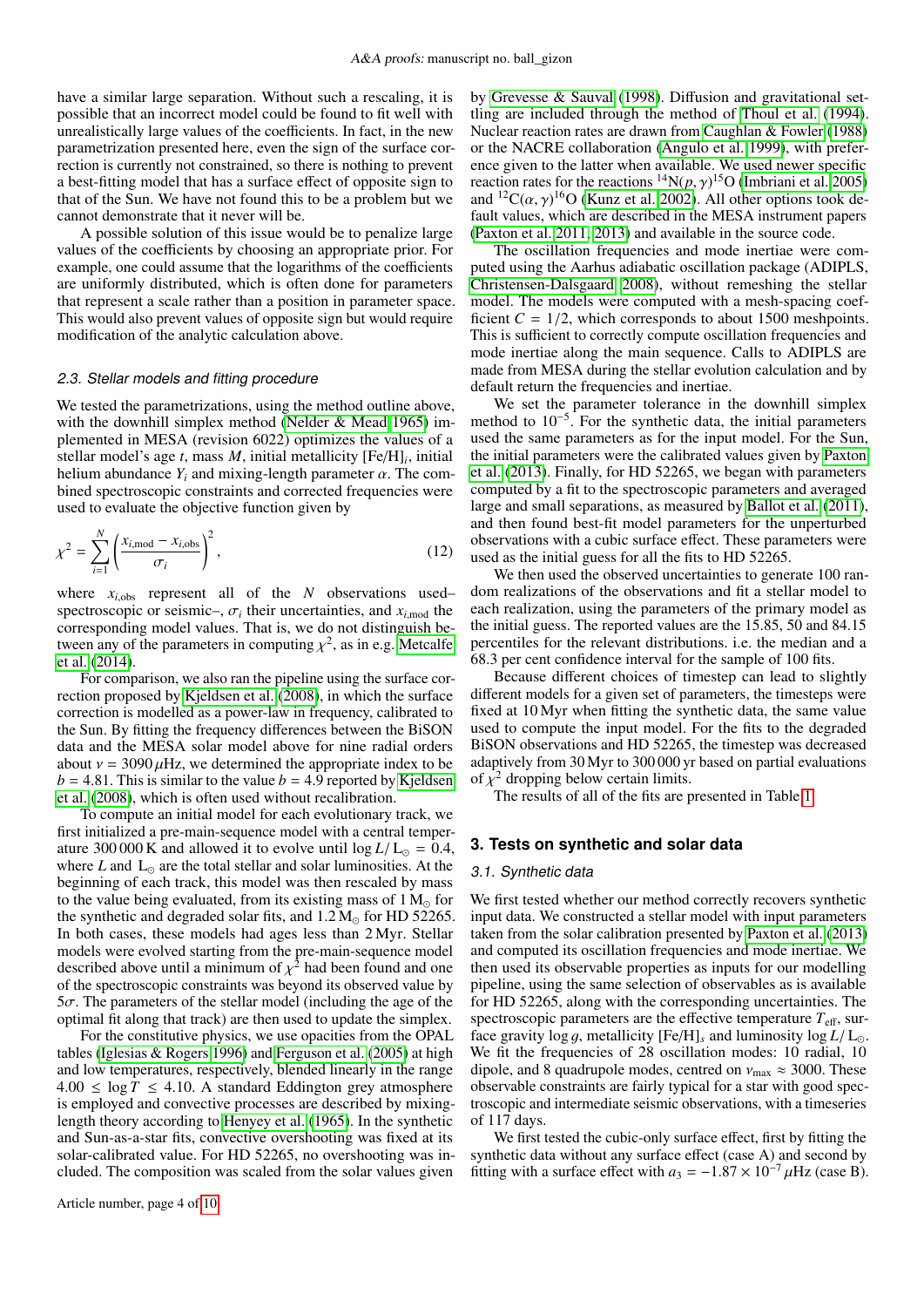<span id="page-4-0"></span>

| r<br>C                                                                                                                                                                                                                               |                                                                                                                                                                                                                                                                                                                                                                                                                                                                                                                                                                                                                                                                               |
|--------------------------------------------------------------------------------------------------------------------------------------------------------------------------------------------------------------------------------------|-------------------------------------------------------------------------------------------------------------------------------------------------------------------------------------------------------------------------------------------------------------------------------------------------------------------------------------------------------------------------------------------------------------------------------------------------------------------------------------------------------------------------------------------------------------------------------------------------------------------------------------------------------------------------------|
|                                                                                                                                                                                                                                      |                                                                                                                                                                                                                                                                                                                                                                                                                                                                                                                                                                                                                                                                               |
| a tha ann a duan                                                                                                                                                                                                                     |                                                                                                                                                                                                                                                                                                                                                                                                                                                                                                                                                                                                                                                                               |
|                                                                                                                                                                                                                                      |                                                                                                                                                                                                                                                                                                                                                                                                                                                                                                                                                                                                                                                                               |
|                                                                                                                                                                                                                                      |                                                                                                                                                                                                                                                                                                                                                                                                                                                                                                                                                                                                                                                                               |
|                                                                                                                                                                                                                                      |                                                                                                                                                                                                                                                                                                                                                                                                                                                                                                                                                                                                                                                                               |
|                                                                                                                                                                                                                                      |                                                                                                                                                                                                                                                                                                                                                                                                                                                                                                                                                                                                                                                                               |
|                                                                                                                                                                                                                                      |                                                                                                                                                                                                                                                                                                                                                                                                                                                                                                                                                                                                                                                                               |
|                                                                                                                                                                                                                                      |                                                                                                                                                                                                                                                                                                                                                                                                                                                                                                                                                                                                                                                                               |
|                                                                                                                                                                                                                                      |                                                                                                                                                                                                                                                                                                                                                                                                                                                                                                                                                                                                                                                                               |
|                                                                                                                                                                                                                                      |                                                                                                                                                                                                                                                                                                                                                                                                                                                                                                                                                                                                                                                                               |
| $\ddot{\phantom{a}}$<br>l                                                                                                                                                                                                            |                                                                                                                                                                                                                                                                                                                                                                                                                                                                                                                                                                                                                                                                               |
| F                                                                                                                                                                                                                                    | $\frac{1}{2}$                                                                                                                                                                                                                                                                                                                                                                                                                                                                                                                                                                                                                                                                 |
|                                                                                                                                                                                                                                      | į                                                                                                                                                                                                                                                                                                                                                                                                                                                                                                                                                                                                                                                                             |
|                                                                                                                                                                                                                                      |                                                                                                                                                                                                                                                                                                                                                                                                                                                                                                                                                                                                                                                                               |
|                                                                                                                                                                                                                                      |                                                                                                                                                                                                                                                                                                                                                                                                                                                                                                                                                                                                                                                                               |
|                                                                                                                                                                                                                                      |                                                                                                                                                                                                                                                                                                                                                                                                                                                                                                                                                                                                                                                                               |
|                                                                                                                                                                                                                                      |                                                                                                                                                                                                                                                                                                                                                                                                                                                                                                                                                                                                                                                                               |
| <b>Norman 1110</b>                                                                                                                                                                                                                   |                                                                                                                                                                                                                                                                                                                                                                                                                                                                                                                                                                                                                                                                               |
|                                                                                                                                                                                                                                      |                                                                                                                                                                                                                                                                                                                                                                                                                                                                                                                                                                                                                                                                               |
|                                                                                                                                                                                                                                      | )<br>}                                                                                                                                                                                                                                                                                                                                                                                                                                                                                                                                                                                                                                                                        |
|                                                                                                                                                                                                                                      |                                                                                                                                                                                                                                                                                                                                                                                                                                                                                                                                                                                                                                                                               |
|                                                                                                                                                                                                                                      |                                                                                                                                                                                                                                                                                                                                                                                                                                                                                                                                                                                                                                                                               |
|                                                                                                                                                                                                                                      |                                                                                                                                                                                                                                                                                                                                                                                                                                                                                                                                                                                                                                                                               |
| j                                                                                                                                                                                                                                    |                                                                                                                                                                                                                                                                                                                                                                                                                                                                                                                                                                                                                                                                               |
| į                                                                                                                                                                                                                                    |                                                                                                                                                                                                                                                                                                                                                                                                                                                                                                                                                                                                                                                                               |
|                                                                                                                                                                                                                                      |                                                                                                                                                                                                                                                                                                                                                                                                                                                                                                                                                                                                                                                                               |
|                                                                                                                                                                                                                                      | cent centre concerned come of the control<br>vuuu. wv uus                                                                                                                                                                                                                                                                                                                                                                                                                                                                                                                                                                                                                     |
|                                                                                                                                                                                                                                      |                                                                                                                                                                                                                                                                                                                                                                                                                                                                                                                                                                                                                                                                               |
|                                                                                                                                                                                                                                      |                                                                                                                                                                                                                                                                                                                                                                                                                                                                                                                                                                                                                                                                               |
|                                                                                                                                                                                                                                      |                                                                                                                                                                                                                                                                                                                                                                                                                                                                                                                                                                                                                                                                               |
| <b>Marine Community of the South State of the South State of the South State of the South State of the South State of the South State of the South State of the South State of the South State of the South State of the South S</b> |                                                                                                                                                                                                                                                                                                                                                                                                                                                                                                                                                                                                                                                                               |
|                                                                                                                                                                                                                                      |                                                                                                                                                                                                                                                                                                                                                                                                                                                                                                                                                                                                                                                                               |
|                                                                                                                                                                                                                                      | is and                                                                                                                                                                                                                                                                                                                                                                                                                                                                                                                                                                                                                                                                        |
|                                                                                                                                                                                                                                      |                                                                                                                                                                                                                                                                                                                                                                                                                                                                                                                                                                                                                                                                               |
| ļ<br>ׅ֧ׅ֧ׅ֧֧֧ׅ֧֧֦֧֧֛ׅ֧֧֧֧֧֪ׅ֧֚֚֚֚֚֚֚֚֚֚֚֚֚֚֚֚֚֚֚֚֚֚֚֚֚֚֚֚֚֚֚֚֚֕֝֘֝֕֝֝֝֝֝֝֓֝֬֝֝֝֝֜֝֝֬֝֬֝֞                                                                                                                                             |                                                                                                                                                                                                                                                                                                                                                                                                                                                                                                                                                                                                                                                                               |
|                                                                                                                                                                                                                                      |                                                                                                                                                                                                                                                                                                                                                                                                                                                                                                                                                                                                                                                                               |
|                                                                                                                                                                                                                                      | $c$ entiles.                                                                                                                                                                                                                                                                                                                                                                                                                                                                                                                                                                                                                                                                  |
|                                                                                                                                                                                                                                      | <b>STRIPS</b>                                                                                                                                                                                                                                                                                                                                                                                                                                                                                                                                                                                                                                                                 |
| ֧֦֦֧֦֧֦֧֦֧֦֧֦֧֧֦֧ׅ֦֧֦֧֚֞֝֝֝֬֜֓֓֝֬֜֝֓֜֓֞֡                                                                                                                                                                                             |                                                                                                                                                                                                                                                                                                                                                                                                                                                                                                                                                                                                                                                                               |
| )<br>1<br>1                                                                                                                                                                                                                          |                                                                                                                                                                                                                                                                                                                                                                                                                                                                                                                                                                                                                                                                               |
| $\frac{1}{2}$                                                                                                                                                                                                                        |                                                                                                                                                                                                                                                                                                                                                                                                                                                                                                                                                                                                                                                                               |
|                                                                                                                                                                                                                                      |                                                                                                                                                                                                                                                                                                                                                                                                                                                                                                                                                                                                                                                                               |
|                                                                                                                                                                                                                                      |                                                                                                                                                                                                                                                                                                                                                                                                                                                                                                                                                                                                                                                                               |
|                                                                                                                                                                                                                                      | G⊆                                                                                                                                                                                                                                                                                                                                                                                                                                                                                                                                                                                                                                                                            |
|                                                                                                                                                                                                                                      |                                                                                                                                                                                                                                                                                                                                                                                                                                                                                                                                                                                                                                                                               |
|                                                                                                                                                                                                                                      |                                                                                                                                                                                                                                                                                                                                                                                                                                                                                                                                                                                                                                                                               |
|                                                                                                                                                                                                                                      |                                                                                                                                                                                                                                                                                                                                                                                                                                                                                                                                                                                                                                                                               |
|                                                                                                                                                                                                                                      |                                                                                                                                                                                                                                                                                                                                                                                                                                                                                                                                                                                                                                                                               |
|                                                                                                                                                                                                                                      |                                                                                                                                                                                                                                                                                                                                                                                                                                                                                                                                                                                                                                                                               |
|                                                                                                                                                                                                                                      |                                                                                                                                                                                                                                                                                                                                                                                                                                                                                                                                                                                                                                                                               |
|                                                                                                                                                                                                                                      |                                                                                                                                                                                                                                                                                                                                                                                                                                                                                                                                                                                                                                                                               |
|                                                                                                                                                                                                                                      |                                                                                                                                                                                                                                                                                                                                                                                                                                                                                                                                                                                                                                                                               |
|                                                                                                                                                                                                                                      | $\begin{array}{c} \mathcal{L} \rightarrow \mathcal{L} \rightarrow \mathcal{L} \rightarrow \mathcal{L} \rightarrow \mathcal{L} \rightarrow \mathcal{L} \rightarrow \mathcal{L} \rightarrow \mathcal{L} \rightarrow \mathcal{L} \rightarrow \mathcal{L} \rightarrow \mathcal{L} \rightarrow \mathcal{L} \rightarrow \mathcal{L} \rightarrow \mathcal{L} \rightarrow \mathcal{L} \rightarrow \mathcal{L} \rightarrow \mathcal{L} \rightarrow \mathcal{L} \rightarrow \mathcal{L} \rightarrow \mathcal{L} \rightarrow \mathcal{L} \rightarrow \mathcal{L} \rightarrow \mathcal{L} \rightarrow \mathcal{L} \rightarrow \mathcal{L} \rightarrow \mathcal{L} \rightarrow \mathcal{L$ |
|                                                                                                                                                                                                                                      |                                                                                                                                                                                                                                                                                                                                                                                                                                                                                                                                                                                                                                                                               |
|                                                                                                                                                                                                                                      |                                                                                                                                                                                                                                                                                                                                                                                                                                                                                                                                                                                                                                                                               |
|                                                                                                                                                                                                                                      |                                                                                                                                                                                                                                                                                                                                                                                                                                                                                                                                                                                                                                                                               |
|                                                                                                                                                                                                                                      |                                                                                                                                                                                                                                                                                                                                                                                                                                                                                                                                                                                                                                                                               |
| ļ                                                                                                                                                                                                                                    |                                                                                                                                                                                                                                                                                                                                                                                                                                                                                                                                                                                                                                                                               |
|                                                                                                                                                                                                                                      |                                                                                                                                                                                                                                                                                                                                                                                                                                                                                                                                                                                                                                                                               |
|                                                                                                                                                                                                                                      | )<br>}                                                                                                                                                                                                                                                                                                                                                                                                                                                                                                                                                                                                                                                                        |
|                                                                                                                                                                                                                                      |                                                                                                                                                                                                                                                                                                                                                                                                                                                                                                                                                                                                                                                                               |

| presented by Escobar et al. (2012) and spectroscopic inputs for all fits (labelled $lnput$ ). The central values are the medians and                                                       |                           |                                                                                                                                                             |                                                                                                                                                     |               |                                                                                                                                                            |          |                                                                                                                                                                                                                                 |
|--------------------------------------------------------------------------------------------------------------------------------------------------------------------------------------------|---------------------------|-------------------------------------------------------------------------------------------------------------------------------------------------------------|-----------------------------------------------------------------------------------------------------------------------------------------------------|---------------|------------------------------------------------------------------------------------------------------------------------------------------------------------|----------|---------------------------------------------------------------------------------------------------------------------------------------------------------------------------------------------------------------------------------|
|                                                                                                                                                                                            | $R/R_{\odot}$             | $0.9911 + 0.0006$<br>0.9010-110006<br>0.000-110006<br>0.9918                                                                                                | $0.9911 + 0.0041$<br>$0.9913_{-0.0033}^{+1.0.0032}$                                                                                                 |               | $\begin{array}{c} 1.000^{+0.005}_{-0.003} \\ 1.000^{+0.003}_{-0.003} \\ 1.000^{+0.003}_{-0.003} \\ 1.001^{+0.003}_{-0.002} \end{array}$                    |          | $1.33 \pm 0.02$<br>$\begin{array}{l} 1.314^{+0.008}_{-0.003} \\ 1.313^{+0.003}_{-0.003} \\ 1.313^{+0.003}_{-0.003} \\ 1.319^{+0.003}_{-0.003} \end{array}$<br>1.310<br>1.321                                                    |
|                                                                                                                                                                                            | ${\rm [Fe/H]}_{\rm s}$    | $0.04 \pm 0.05$<br>$\begin{array}{c} 0.040^{+0.012}_{-0.014} \\ 0.038^{+0.014}_{-0.029} \\ 0.035^{+0.0139}_{-0.039} \\ 0.035^{+0.010}_{-0.010} \end{array}$ | 0.034+0.035<br>0.034+0.035                                                                                                                          |               | $0.00 \pm 0.05$<br>$\begin{array}{c} 0.023^{+0.022}_{-0.047} \\ 0.026^{+0.017}_{-0.047} \\ 0.026^{+0.013}_{-0.013} \\ 0.033^{+0.013}_{-0.012} \end{array}$ |          | $0.19 \pm 0.05$<br>$\begin{array}{c} 0.161\textcolor{red}{+0.034}\\ 0.164\textcolor{red}{+0.033}\\ 0.164\textcolor{red}{+0.033}\\ 0.164\textcolor{red}{+0.033}\\ 0.218\textcolor{red}{+0.039}\\ \end{array}$<br>$0.20 \pm 0.04$ |
| the upper and lower limits are the locations of the 15.85 and 85.15 percentiles. In the case of the synthetic data, we also include the parameter values used to generate the observations | $\log L/L_{\odot}$        | $-0.01 \pm 0.05$                                                                                                                                            | $\begin{array}{r} -0.010^{+0.012}_{-0.014} \\ -0.010^{+0.014}_{-0.0124} \\ -0.010^{+0.023}_{-0.023} \\ -0.009^{+0.023}_{-0.018} \\ \end{array}$     |               | $0.000 \pm 0.024$<br>$-0.001_{-0.017}^{+0.014}$<br>0.002+0.012<br>$0.007_{-0.014}^{+0.014}$                                                                |          | $0.328 \pm 0.024$<br>$0.348 \pm 0.006$<br>$0.322_{-0.013}^{+0.015}$<br>$0.320_{-0.014}^{+0.013}$<br>0.329-0.012<br>0.329-0.012<br>0.313<br>0.328                                                                                |
|                                                                                                                                                                                            | $\frac{1}{6}$             | $4.4451_{-0.0004}^{+0.0006}$<br>$4.4452_{-0.0004}^{+0.0004}$<br>$4.45 \pm 0.09$                                                                             | $+4453^{+0.0015}_{-0.0019}$<br>$4.4451^{+0.00016}_{+0.0016}$                                                                                        |               | $4.4382^{+0.0020}_{-0.0013}$<br>$4.4383^{+0.0020}_{-0.0013}$<br>$4.4383^{+0.00033}_{-0.0013}$<br>$4.44 \pm 0.09$                                           |          | $\begin{array}{c} 4.2853 + 0.0052 \\ 4.2853 - 0.0003 \\ 4.2842 + 0.0003 \\ 4.2854 - 0.0010 \\ 4.2854 + 0.0010 \\ 0.0010 \\ 4.284 + 0.0012 \end{array}$<br>$4.35 \pm 0.09$<br>4.282<br>4.282                                     |
|                                                                                                                                                                                            | $T_{\rm eff}/{\rm K}$     | $5773 \pm 60$                                                                                                                                               | 5766+43<br>5769+44<br>5772+78<br>5772+78<br>5768+78                                                                                                 |               | $5778 \pm 60$<br>$57768 + 48$<br>$5779 + 48$<br>$386 + 66775$<br>$59 + 48$                                                                                 |          | $6100 \pm 60$<br>$6120 \pm 20$<br>$6056^{+40}_{-49}$<br>$6057^{+58}_{-38}$<br>$6073^{+58}_{-38}$<br>6019<br>6097                                                                                                                |
|                                                                                                                                                                                            | $a_{-1}/10^{-9}$ $\mu$ Hz |                                                                                                                                                             | $0.71^{+6.90}_{-7.88}_{-6.77}$<br>4.22+6.37                                                                                                         |               | $2.34^{+7.62}_{-7.61}$                                                                                                                                     |          | $11.19^{+7.39}_{-5.77}$                                                                                                                                                                                                         |
|                                                                                                                                                                                            | $a_3/10^{-7}$ $\mu$ Hz    |                                                                                                                                                             | $\begin{array}{c} 0.00^{+0.06}_{-0.10} \\ -1.90^{+0.10}_{-0.02} \\ -1.01^{+0.23}_{-0.03} \\ -0.01^{+0.23}_{-0.24} \\ \end{array}$                   |               | $-2.47^{+0.14}_{-0.15}$<br>-2.45 <sup>-0.14</sup>                                                                                                          |          | $-3.40^{+0.49}_{-0.31}$<br>-3.41 <sup>-0.31</sup>                                                                                                                                                                               |
| <b>Table 1.</b> Results of all fits presented here, as well as fits for HD 52265                                                                                                           | a                         | 1.908                                                                                                                                                       | $\begin{array}{l} 1.90^{+0.03}_{-0.03} \\ 1.91^{+0.03}_{-0.08} \\ 1.91^{+0.08}_{-0.08} \\ 1.91^{+0.11}_{-0.07} \\ 1.91^{+0.11}_{-0.07} \end{array}$ |               | $1.83^{+0.05}_{-0.07}_{-0.04}_{-0.05}$<br>1.84+0.05<br>1.87+0.05                                                                                           |          | $\begin{array}{c} 1.64^{+0.07}_{-0.06} \\ 1.63^{+0.08}_{-0.08} \\ 1.66^{+0.08}_{-0.06} \end{array}$                                                                                                                             |
|                                                                                                                                                                                            | Ÿ                         | 0.2784                                                                                                                                                      | $\begin{array}{c} 0.2780 + 0.0006 \\ 0.2781 + 0.0003 \\ 0.2781 + 0.0003 \\ 0.2778 + 0.0011 \\ 0.2778 + 0.0011 \\ 0.2778 + 0.0011 \\ \end{array}$    |               | $\begin{array}{c} 0.276^{+0.006}_{-0.018} \\ 0.278^{+0.008}_{-0.017} \\ 0.278^{+0.003}_{-0.005} \\ 0.277^{+0.005}_{-0.011} \end{array}$                    |          | $0.28 \pm 0.02$<br>$0.292_{-0.0294}^{+0.006}$<br>0.294+0.003<br>0.294+0.006<br>0.301+0.009<br>0.280<br>0.298                                                                                                                    |
|                                                                                                                                                                                            | $[\mathrm{Fe/H}]_i$       | $0.098^{+0.011}_{-0.011}$<br>$-0.096^{+0.014}_{-0.014}$<br>0.097                                                                                            | $0.093 + 0.033$<br>0.093+0.037<br>0.093+0.037<br>0.033                                                                                              |               | $0.085^{+0.045}_{-0.043}$<br>0.085-0.043<br>0.091+0.012<br>$0.083^{+0.020}_{-0.025}$                                                                       |          | $0.312_{-0.035}^{+0.024}$<br>$^{7}$ -0.043<br>$0.27 \pm 0.04$<br>$0.259^{+0.030}_{-0.030}$<br>0.215<br>0.23                                                                                                                     |
|                                                                                                                                                                                            | $M/{\rm M}_\odot$         | $0.999 + 0.002$<br>1.000                                                                                                                                    | $1.000^{+0.0005}_{-0.015}$<br>$-0.01$                                                                                                               |               | $1.000 + 0.015$<br>$1.000 + 0.014$<br>$\frac{1003+50011}{1003+20000}$<br>$-0.007$                                                                          |          | $1.24 \pm 0.02$<br>$1.215^{+0.030}_{-0.008}$<br>1.211 <sup>+0.00</sup><br>$1.222_{-0.005}^{+0.000}$<br>122<br>$\frac{5}{20}$                                                                                                    |
|                                                                                                                                                                                            | t/Gyr                     | $\overline{61}$                                                                                                                                             | $4.64_{-0.23}^{+0.23}$ $4.58_{-0.24}^{+0.23}$ $4.54_{-0.33}^{+0.23}$ $4.62_{-0.23}^{+0.23}$                                                         |               | $4.74 + 0.18$<br>$4.68 + 0.32$<br>$4.75 + 0.32$<br>$4.75 + 0.32$                                                                                           |          | $2.44_{-0.18}^{+0.16}$<br>$2.44_{-0.08}^{+0.18}$<br>$2.26_{-0.11}^{+0.18}$<br>$2.6 \pm 0.2$<br>3.00<br>2.38                                                                                                                     |
|                                                                                                                                                                                            | Synthetic                 | Input<br>⋖<br>≏                                                                                                                                             |                                                                                                                                                     | Sun-as-a-star | hpu<br>ゥ                                                                                                                                                   | HD 52265 | AMP(b)<br>AMP <sub>(a)</sub><br>TGEC<br>Input<br>ᄑ                                                                                                                                                                              |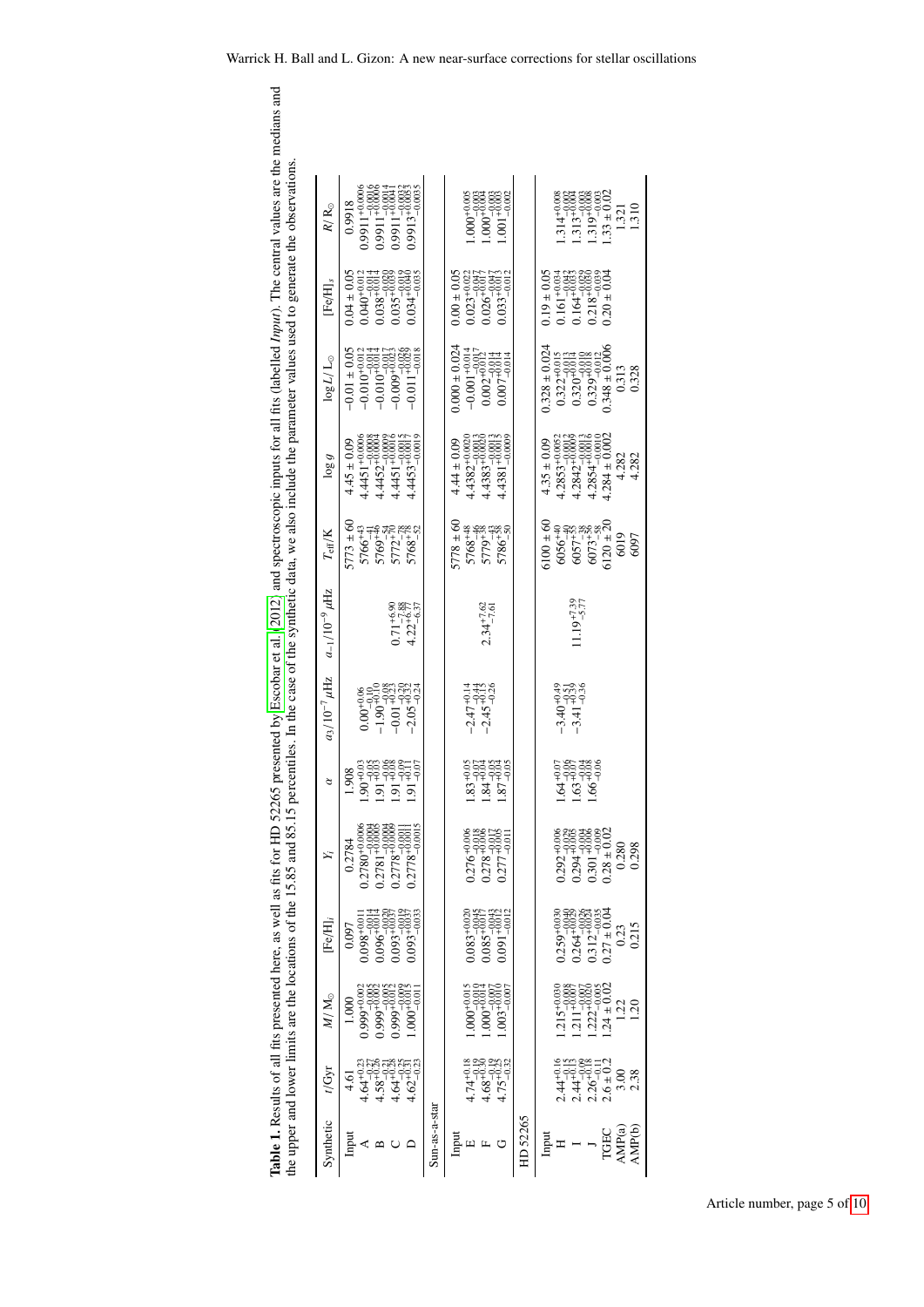

<span id="page-5-0"></span>Fig. 3. Uncorrected and corrected frequency differences between observed frequencies for the degraded solar data and MESA models fit using only the cubic term (equation [3\)](#page-2-2). The solid and empty points show the uncorrected and corrected differences with error bars that correspond to the observed uncertainties. The shaded regions show the spread of the modelled frequencies. i.e. taken from the 100 fits to random realizations of the observations. There is no obvious remaining trend in the corrected frequencies.

We then tested the combined surface effect, again first without a surface effect (case C) and then with an artificial surface effect (case D) with  $a_{-1} = 2.07 \times 10^{-7} \mu$ Hz and  $a_3 = -2.78 \times 10^{-9} \mu$ Hz. The results are labelled correspondingly in Table [1.](#page-4-0)

In all four cases, the fitted parameters are consistent with the input parameters, be it with or without a surface effect, cubic or combined. We also confirmed that the parameters of the input model give a perfect fit. i.e.  $\chi^2 = 0$ , as expected.<br>In cases C and D a, is consistent with the

In cases C and D, *a*<sup>−</sup><sup>1</sup> is consistent with the input value but comes with large uncertainties. In fact, in case D, the result is consistent with  $a_{-1} = 0$ . This is unsurprising, given that the range of observed frequencies does not extend to the bend in the surface effect caused by the sharp frequency dependence of the mode inertiae at low frequencies. In addition, Figs [1](#page-1-0) and [2](#page-1-1) show that the surface effect is dominated by the cubic term, especially at frequencies about about  $2500 \mu$ Hz.

#### 3.2. Solar data

As a second test, we perform a Sun-as-a-star experiment, where we degrade observations of the Sun to the same selection and uncertainties as observations of HD 52265. We fit the observations with the cubic term (case E), the combined terms (case F), or the scaled power law (case G), the results of which are presented in Table [1.](#page-4-0)

The fitted parameters are all consistent with our knowledge of the Sun, although the mixing length parameter  $\alpha$  is consistently somewhat lower than the calibrated value of <sup>1</sup>.908. The oscillation frequencies tightly constrain the mechanical structure of the star and thus the mass, radius and combinations thereof, like mean density and surface gravity. As noted when fitting the synthetic data, the inverse term is not well-constrained, but its inclusion



<span id="page-5-1"></span>Fig. 4. As in Fig. [3](#page-5-0) but with a fit made using the combined surface term (equation [4\)](#page-2-3).



<span id="page-5-2"></span>Fig. 5. As in Fig. [3](#page-5-0) but with a fit made using the rescaled power law proposed by [Kjeldsen et al.](#page-9-7) [\(2008\)](#page-9-7). Note that, as seen for the fits to the solar data in Figs [1](#page-1-0) and [2,](#page-1-1) the correction is slightly overestimated at low frequencies.

does not appear to greatly worsen the quality of the fit. The surface terms themselves are consistent with the coefficients determined by fitting the BiSON frequencies to the calibrated solar model (see Fig. [2\)](#page-1-1):  $a_3 = -2.13 \times 10^{-7} \mu$ Hz for the cubic fit, and  $a_3 =$  $-2.25 \times 10^{-7} \mu$ Hz and  $a_{-1} = 1.73 \times 10^{-9} \mu$ Hz for the combined fit.

The frequency differences for cases E, F, and G are shown in Figs [3,](#page-5-0) [4,](#page-5-1) and [5.](#page-5-2) The error bars on the data points represent the observed uncertainties; the shaded regions around the corrected and uncorrected differences represent the spread in the 100 fits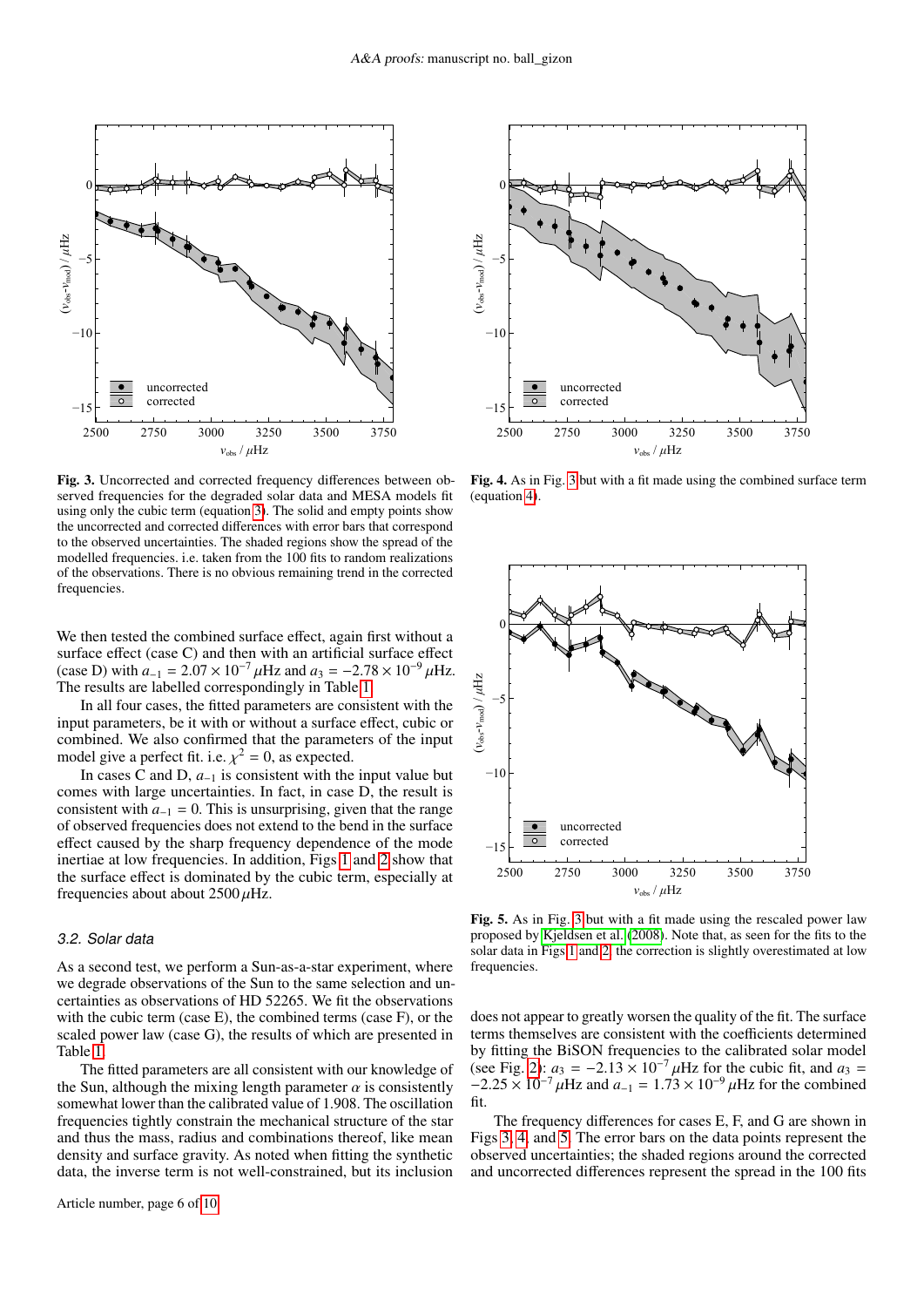to independent realizations. The quality of the new fits to the corrected frequencies is encouraging, given that there are no obvious remaining trends in either case. The power-law fit shows a marginal trend in the residual differences, with the corrected model frequencies being too high at low frequencies. This is consistent with the fits to solar data in Figs [1](#page-1-0) and [2.](#page-1-1)

It is clear from Figs [3](#page-5-0) and [4](#page-5-1) that simultaneously fitting the surface effect with the cubic or combined terms allows a greater range of models than the observed uncertainties. This can be seen in the fact that the envelope of model uncertainties is broader for the uncorrected than the corrected frequencies. In essence, the uncertainty about the surface effects is reflected in the uncertainties of the underlying stellar parameters but every model is optimally corrected to match the observed frequencies. For example, consider case E, where only the cubic term was used. The uncertainty in the coefficient  $a_3$  is about 10 per cent, which naively permits an uncertainty of about  $1 \mu$ Hz for a  $10 \mu$ Hz frequency shift, all else being equal. In reality, the coefficients are correlated with the underlying model parameters, so this estimate is only approximate. When using both terms, an even greater range of models is allowed and the uncertainties are correspondingly larger.

In addition, the uncertainties of the corrected model frequencies are generally smaller than the observed uncertainties. This follows from the random realization process. In the observations, the uncertainties are uncorrelated, so the observed frequencies are perturbed independently. In the stellar models, the variations of the frequencies with respect to the stellar parameters are instead tightly correlated. It is highly unlikely that a random realization of the observations reproduces the correlated variations of the model frequencies, so the underlying parameters vary relatively little from their best-fitting values.

## **4. Application to HD 52265**

HD 52265 is a metal-rich G0V planet-hosting star that was observed by CoRoT for 117 days between November 2008 and March 2009. [Ballot et al.](#page-9-35) [\(2011\)](#page-9-35) reported spectroscopic and seismic observations that [Escobar et al.](#page-9-36) [\(2012\)](#page-9-36) used to perform a detailed analysis of the star. This involved the direct comparison of manually-selected models (TGEC) and two automated fits using the Asteroseismic Modelling Portal (AMP,<sup>[3](#page-6-0)</sup> [Metcalfe](#page-9-37) [et al. 2009\)](#page-9-37): one using all the frequencies given by [Ballot et al.](#page-9-35) [\(2011\)](#page-9-35) (fit (a)) and one omitting the lowest three frequencies, as is done here (fit (b)). [Lebreton & Goupil](#page-9-38) [\(2012\)](#page-9-38) estimated the extent of inward convective overshooting using stellar models with  $t \approx 2$  Gyr,  $M \approx 1.25$  M<sub>o</sub>, and  $R \approx 1.3$  R<sub>o</sub>, in reasonable agreement with the results presented here, although they do not report quantitative uncertainties on the model parameters. They do estimate the depth of the convective zone, with penetrative overshooting, to be  $R_{cz} = 0.800 \pm 0.004 R_*$ , where  $R_*$  is the radius of the star. This is compatible with our result of  $R_{cz}/R_* = 0.803$ for the best-fitting stellar model. Finally, HD 52265 was modelled using the SEEK pipeline [\(Quirion et al. 2010\)](#page-9-39), as reported in [Escobar et al.](#page-9-36) [\(2012\)](#page-9-36) and [Gizon et al.](#page-9-40) [\(2013\)](#page-9-40), which returned best-fit parameters  $t = 2.37 \pm 0.29$  Gyr,  $M = 1.27 \pm 0.03$  M<sub>o</sub>, and  $R = 1.34 \pm 0.02$  R<sub>o</sub>. The higher mass is somewhat discrepant, and [Escobar et al.](#page-9-36) [\(2012\)](#page-9-36) argued that it represents a local, secondary, optimum of the model parameters. The spectroscopic observations are listed in Table [1,](#page-4-0) along with model parameters for the TGEC and AMP fits by [Escobar et al.](#page-9-36) [\(2012\)](#page-9-36), and the results presented in this paper. For the frequency selection, we used the reported frequencies for 10  $\ell = 0$ , 10  $\ell = 1$  and 8  $\ell = 2$  oscillation

uncorrected corrected (*<sup>ν</sup>*obs-*<sup>ν</sup>* m<sub>od</sub>) / μHz<br>-5<br>-1  $-15$   $-$ −10 −5  $0 \not\sim$ *ν*obs / *μ*Hz 1600 1800 2000 2200 2400 2600

<span id="page-6-1"></span>Fig. 6. As in Fig. [3](#page-5-0) for the fit to HD 52265 using the cubic term (equation [3\)](#page-2-2).

modes between 1600 and  $2550 \mu$ Hz. We omitted the lowest three frequencies given by [Ballot et al.](#page-9-35) [\(2011\)](#page-9-35), which are reportedly less reliable.

The fits with the cubic, combined, and power-law surface terms (cases H, I, and J) are included in Table [1.](#page-4-0) We have also included the best-fit parameters reported by [Escobar et al.](#page-9-36) [\(2012\)](#page-9-36) for comparison, and our results with the cubic and combined surface terms are entirely consistent. Like previous models, we find that the surface gravity is lower (though not significantly) than the spectroscopic value. In addition, the parameter fits made with the combined surface term are consistent with those made with the cubic term only.

Figs [6,](#page-6-1) [7,](#page-7-0) and [8](#page-7-1) show the frequency differences for the cubic, combined, and power-law surface terms. For the cubic and combined terms, there is again no obvious residual, though the highest-frequency  $\ell = 2$  mode shows a significant remaining difference. In both cases, the overall scale of the surface effect is similar to that of the Sun, taking a value of roughly  $7 \mu$ Hz at  $v_{\text{max}} \approx 2100 \,\mu\text{Hz}$ . The coefficients of the cubic term also of similar size, when the oscillation frequencies are normalized against the acoustic cutoff frequency. The coefficient of the inverse term is non-zero at the  $2\sigma$  level, although still consistent with the Sunas-a-star value because of the large uncertainties. As noted before, the addition of the inverse term does not appear to improve the fit significantly, although it similarly does no harm. This is also presumably due to the limited number of radial orders covered by our frequency selection.

The power-law fit again shows a slight residual trend but the overall correction is similar. However, the quality of the fit is significantly worse than the cubic term. The differences between the corrected and observed frequencies for the best-fitting models give  $\chi^2 = 124$  for the scaled power-law compared with  $\chi^2 = 31$  for the cubic term. The underlying model parameters deviate for the cubic term. The underlying model parameters deviate only within uncertainties but we expect that they would deviate further as the number of observed modes increases and the shape of the surface effect deviates from a power law. Thus, given the smaller values of  $\chi^2$  in both HD 52265 and the full set of BiSON

<span id="page-6-0"></span> $3$  <https://amp.phys.au.dk/>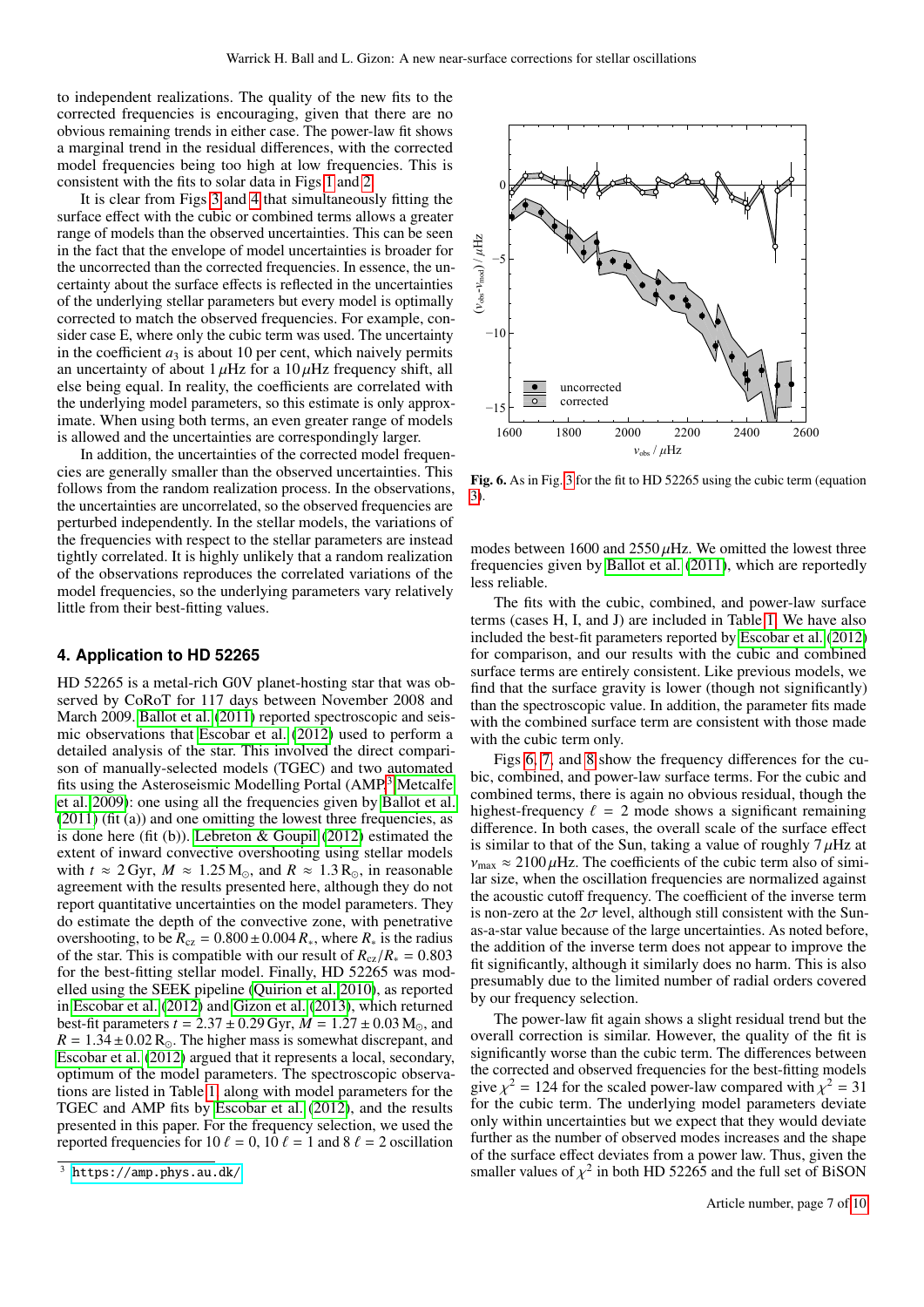

<span id="page-7-0"></span>Fig. 7. As in Fig. [3](#page-5-0) for the fit to HD 52265 using the combined term (equation [4\)](#page-2-3).



<span id="page-7-1"></span>Fig. 8. As in Fig. [3](#page-5-0) but for a fit to HD 52265 made using the rescaled power law proposed by [Kjeldsen et al.](#page-9-7) [\(2008\)](#page-9-7). Again, the correction is slightly overestimated at low frequencies.

frequencies, we believe that the cubic term produces better best-fit parameters than the scaled power law.

# **5. Discussion**

### 5.1. Quality of parametrization fits

Based on the results presented here, it appears that the proposed parametrizations of the surface effects can adequately describe the true surface effects, certainly enough to correctly recover the underlying stellar model parameters. In all cases, the price to pay is increased uncertainties in the uncorrected frequencies,

Article number, page 8 of [10](#page-0-0)

even though the corrected frequencies have small uncertainties. Despite this loss of accuracy, the exploitation of the full set of frequencies, even given a relatively meagre selection of mode frequencies, allows precise determination of the underlying stellar model parameters.

For the degraded BiSON data, the scaled power-law correction gives consistent results. In this case the index of the power law has been fit directly to the star in question, and the fit is about as good as the new parameterizations over the observed range. There is, however, an uncorrected trend, which would induce greater discrepancies in the stellar model parameters given a larger frequency range. In the case of HD 52265, the fit is significantly worse, although the stellar parameters continue to be consistent. The poor fit is not because a power law describes the frequency differences badly, but rather because the solarcalibrated value of the index is incorrect. For comparison, if we fit a power law to the frequency differences of the best fit model with the cubic term, we find  $b = 4.11$ , which is smaller than the solar-calibrated value of  $b = 4.81$ . The use of the mode inertia appears to capture the variation of the power law between the two stars studied here.

In the Sun, the surface effect appears to be dominated by the cubic term and the frequency range used here does not strongly constrain the inverse term. We recommend that stellar models are first fit using only the cubic term and that the inverse term be introduced as an additional parameter after the initial fit has been performed. A greater number of lower-order frequencies would better constrain the inverse term to determine whether its contribution remains small. In fact, generally speaking, lower order modes constrain any surface term better, because those modes are affected least. Such observations are most easily made when frequencies are determined from radial velocity data rather than photometric data. The proposed Stellar Observations Network Group (SONG, [Grundahl et al. 2014\)](#page-9-41), of which one node is now essentially operational, would be invaluable in making such observations.

# 5.2. Uncertainties

Our uncertainties for the parameters of HD 52265 are generally smaller than those reported by [Escobar et al.](#page-9-36) [\(2012\)](#page-9-36) for the TGEC models. Their model parameters were derived from the mean and standard deviation of three manually chosen best-fitting models. The results from the AMP are reported without uncertainties. Thus, our smaller uncertainties are not necessarily at odds with the TGEC fit. The uncertainty on the initial helium abundance  $Y_i$  may seem particularly small, but it is consistent with the uncertainty on the initial metallicity. If we suppose that the initial helium and metal abundances are related by some enrichment law*Y* =  $Y_0 + (\Delta Y/\Delta Z)Z$  and that

$$
[Fe/H] = \log(Z/X) - \log(Z/X)_{\odot},\tag{13}
$$

with some primordial helium abundance  $Y_0$ , then it is possible to solve for the *Y* given [Fe/H]. By taking, for example,  $Y_0 = 0.245$  and  $\Delta Y/\Delta Z = 1.4$ , then a change in [Fe/H]<sub>i</sub> from 0.27 to 0.30 and  $\Delta Y/\Delta Z = 1.4$ , then a change in [Fe/H]<sub>*i*</sub> from 0.27 to 0.30 induces a change of just 0.002 in *Y*. Thus the uncertainties induces a change of just  $0.002$  in  $Y_i$ . Thus, the uncertainties, though small are compatible with our knowledge of the initial though small, are compatible with our knowledge of the initial metallicity, even though the helium and metal abundance were fit independently.

The uncertainties of the fits to the synthetic data are smaller still because the central values, about which the random realizations are made, are perfectly consistent. Similarly, central values of the degraded solar data are based on the BiSON data, for which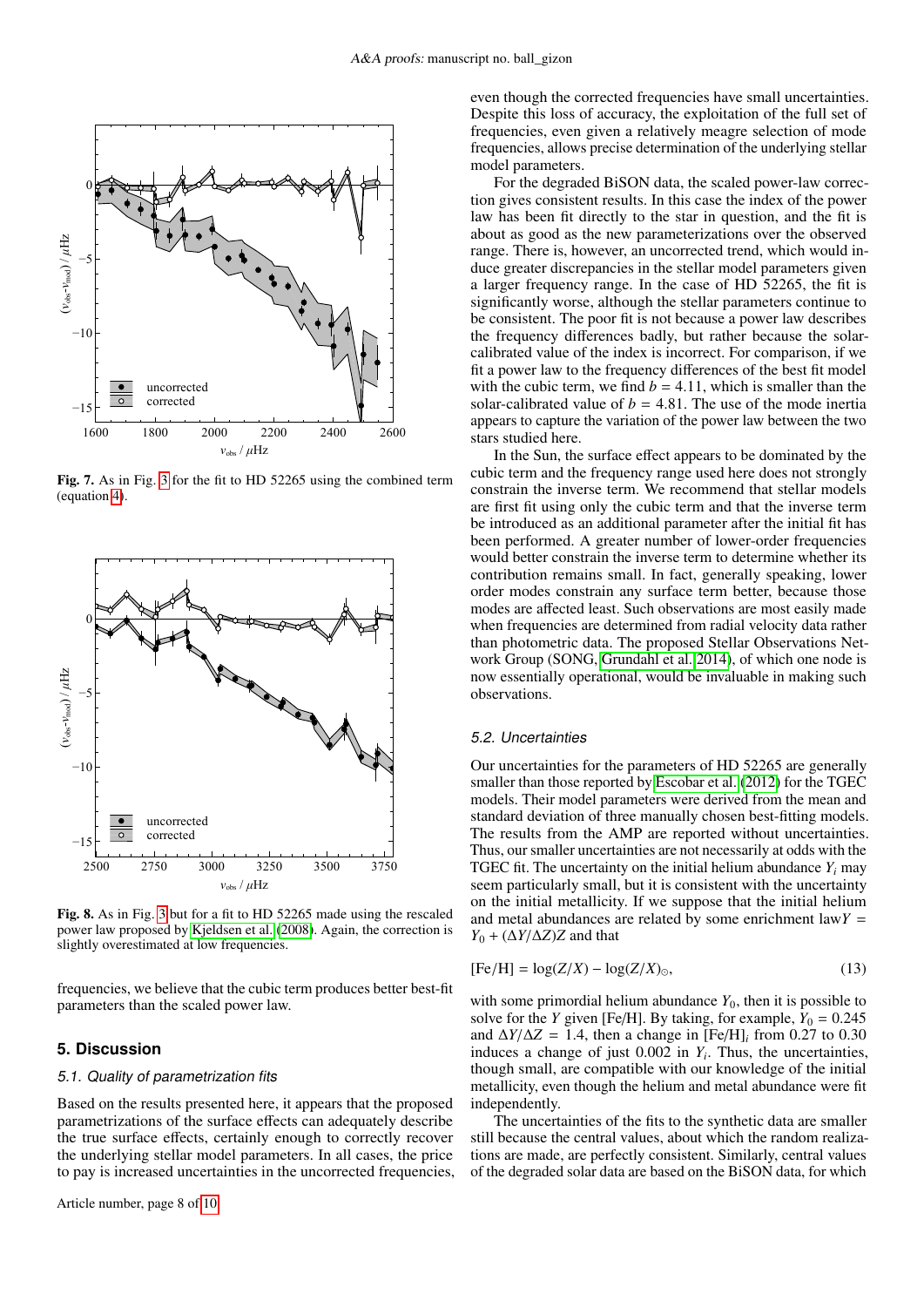the uncertainties are also very small. Thus, even though we have used greater uncertainties to randomly realize observations, the parameter space is dominated by a deeper optimal solution.

We also note that the uncertainties reported here are purely statistical. They do not reflect uncertainties in the input model physics that would be induced by changing, for example, the opacity tables, equation of state, or atmospheric model. This is an interesting problem that has not yet been extensively studied for fits using individual frequencies. [Chaplin et al.](#page-9-42) [\(2014\)](#page-9-42) analyzed several hundred *Kepler* short-cadence targets using six stellar evolution codes across 11 pipelines and concluded that the uncertainties induced by different codes and pipelines are about 3.7, 1.7, and 16 per cent in mass, radius, and age, when spectroscopic constraints on  $T_{\text{eff}}$ ,  $\log q$  and [Fe/H] are available. These fits were not based on individually-resolved frequencies, which presumably constrain models better than overall seismic properties, but they still inform us on the differences caused by using different stellar models. In the future, we intend to study the systematic errors in detail by exploiting the modular design of MESA to isolate the effects of individual choices of input physics.

#### 5.3. Potential shortcomings

Despite performing well on the targets studied here, the method does contain several potential flaws. First, as is always the case with optimization problems, we cannot guarantee that we have found the global best-fit solution. To some extent, the repeated random realizations mitigate this problem because if a much better minimum were available, we might expect at least a few of the random realizations to converge there. Indeed, this is the case in HD 52265 where, in cases H and I, about 15 and 3 models settled on a secondary minimum with a mass of roughly  $1.30 M_{\odot}$ , close to the value identified by [Escobar et al.](#page-9-36) [\(2012\)](#page-9-36). The asymmetry of the uncertainties in Table [1](#page-4-0) captures the existence of this alternative local optimum. An initial grid-based search could also rule out the existence of better minima in distinctly different regions of parameter space. The greater problem is that the introduction of one or two new free parameters, which are simultaneously optimized during the fit and currently not limited in scale or sign, might introduce new local minima that confuse the optimization process. We propose to mitigate this by choosing initial guesses that weight non-seismic observations more heavily, though the final sample of fits should continue to be performed without artificially weighting the observables.

Second, there is an additional implicit free parameter: the depth of the normalization of the mode inertiae, which controls the depth of the perturbation that produces the surface effect. Here, we have used the radius of the photosphere. This is a reasonable choice and fits the Sun well but there is no guarantee that this will be the case for stars significantly different from the Sun. [Rosenthal et al.](#page-9-43) [\(1999\)](#page-9-43) computed the frequency differences between a solar model and a detailed simulation of the Sun's surface convection zone and found that the surface effect is largely (but not entirely) produced by the suspension of the envelope by turbulent pressure, which peaks in a narrow region that is essentially at the photosphere. Recent simulations (e.g. [Beeck](#page-9-44) [et al. 2013;](#page-9-44) [Magic et al. 2013;](#page-9-45) [Trampedach et al. 2013\)](#page-9-46) should allow similar studies to be carried out for a range of stellar surface properties and allow some forward computation of the expected location and scale of the surface correction. Presently, it seems reasonable to continue to normalize the mode inertiae at the photosphere.

Third, our assessment of the parametrizations is specific to the traditional mixing-length theory and adiabatic pulsations. Though not widely implemented, other one-dimensional descriptions of convection exist (e.g. *full spectrum turbulence*, [Canuto](#page-9-47) [& Mazzitelli 1991\)](#page-9-47) and these predict different properties for the superadiabatic layers near the surfaces of Sun-like stars. Since this region introduces some component of the surface effect, the parametrizations presented here may no longer fit so well. Similarly, non-adiabatic pulsation frequencies exhibit a kind of surface effect, which also may or may not be described precisely by the parametrizations.

# **6. Conclusion**

We have presented two parametrizations of the known systematic difference between modelled and observed stellar oscillation frequencies induced by poor-modelling of the near-surface layers. The first contains a term proportional to  $v^3/T$  (the *cubic* term, equation 3) and the second an additional term proportional to equation [3\)](#page-2-2) and the second an additional term proportional to corrects most of the frequency differences between two calibrated  $-\frac{1}{I}$  (the *inverse* term, equation [4\)](#page-2-3). The second parametrization orrects most of the frequency differences between two calibrated solar models and observed solar oscillation frequencies, in the sense that no obvious trends remain. Both parametrizations fit the frequency differences significantly better than power laws.

We implemented a simultaneous fit to the surface effects in MESA and constructed a model-fitting pipeline that fits stellar models to 100 random realizations of the observable data. By testing the new pipeline on data for a synthetic target, the Sun, and the CoRoT target HD 52265, we have shown that these parametrizations give unbiased results that are compatible with independent measurements and model fits. We compared our results with calculations made with the same pipeline, but using the scaled power-law proposed by [Kjeldsen et al.](#page-9-7) [\(2008\)](#page-9-7). In the case of the Sun, both methods perform similarly well, but for HD 52265, the power-law fit produces a significantly worse fit to the frequencies but consistent stellar parameters. Thus, the cubic term alone is arguably an improvement over a scaled power law.

Generally, the cubic term dominates the surface correction. The contribution of the inverse term is clear when comparing observations to calibrated solar models, but poorly-constrained by the small range of radial orders that we have used in the fitting pipeline. In all cases, the stellar model parameters are consistent, irrelevant of which surface term is used, and the overall scale of the surface term is similar in the Sun and HD 52265.

The simultaneous fit potentially introduces new local minima to the models' parameter space and we recommend that initial guesses be found by weighting complementary non-seismic observations more strongly. Given a reasonable initial guess, however, we have found that the pipeline converges on a reasonable solution even though the magnitudes and signs of the coefficients are not constrained. In upcoming work, we will apply our pipeline to more stars, covering a greater range of parameters, to ensure that the parametrizations are generally useful in allowing us to exploit present and future observations of resolved oscillation modes.

*Acknowledgements.* WHB and LG acknowledge research funding by Deutsche Forschungsgemeinschaft (DFG) under grant SFB 963/1 "Astrophysical flow instabilities and turbulence" (Project A18). LG also acknowledges support from EU FP7 Collaborative Project "Exploitation of Space Data for Innovative Helioand Asteroseismology" (SPACEINN). Part of this work was completed during a visit to the Aarhus Stellar Astrophysics Centre.

#### **References**

<span id="page-8-0"></span>Aerts, C., Christensen-Dalsgaard, J., & Kurtz, D. W. 2010, Asteroseismology, Astronomy and Astrophysics Library (Springer)

<span id="page-8-1"></span>Angulo, C., Arnould, M., Rayet, M., et al. 1999, Nuclear Physics A, 656, 3